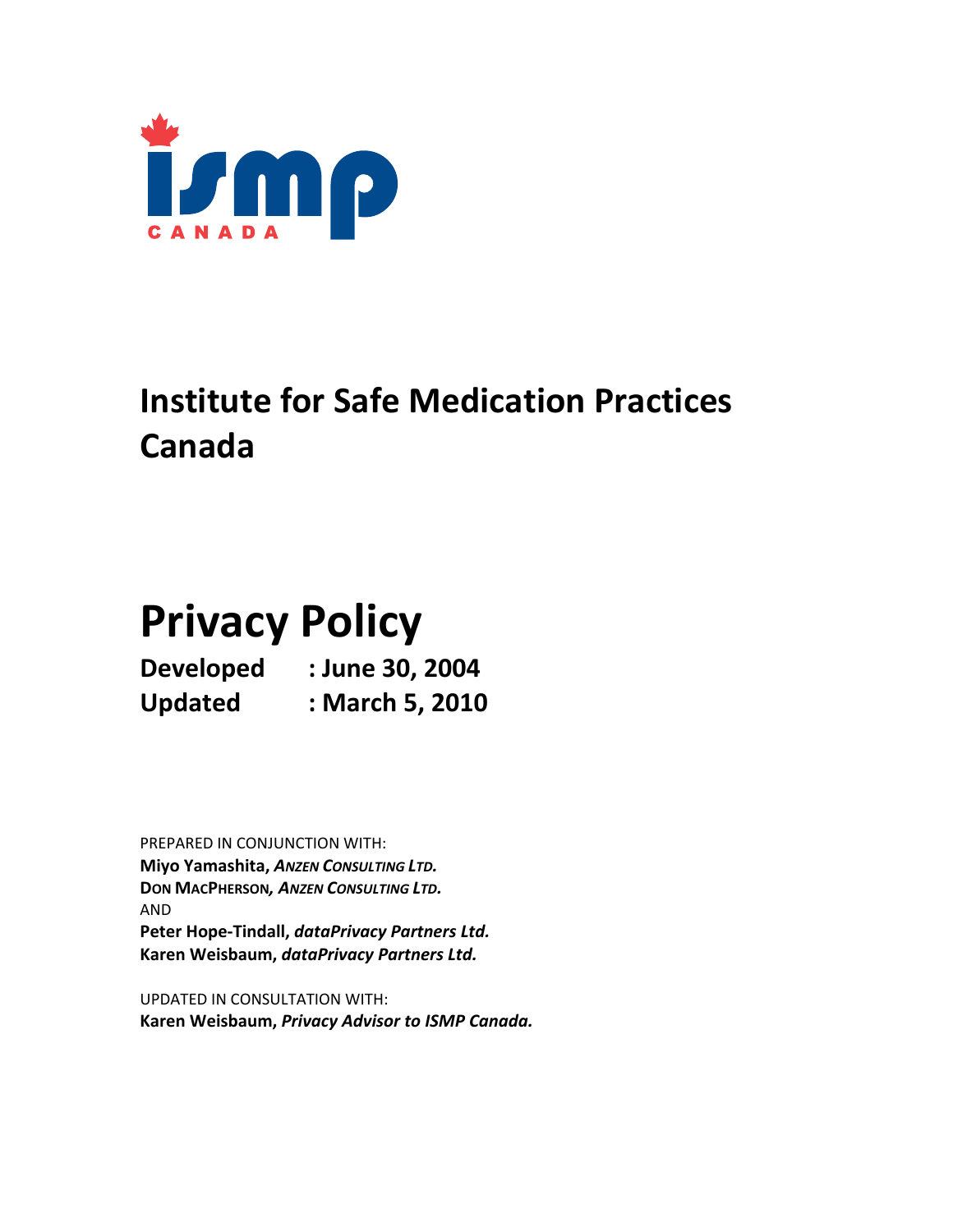## **TABLE OF CONTENTS**

| 3.0 Principles and Policy for the Protection of Information 8                   |  |
|---------------------------------------------------------------------------------|--|
|                                                                                 |  |
|                                                                                 |  |
|                                                                                 |  |
|                                                                                 |  |
|                                                                                 |  |
|                                                                                 |  |
|                                                                                 |  |
| Principle 2 - Identifying Purposes for the Collection of Information 11         |  |
| Principle 3 - Consent for the Collection, Use, and Disclosure of Information 12 |  |
|                                                                                 |  |
| Principle 5 - Limiting Use, Disclosure, and Retention of Information 13         |  |
|                                                                                 |  |
|                                                                                 |  |
| Principle 8 - Openness about Information Policies and Practices  15             |  |
|                                                                                 |  |
| Principle 10 - Challenging Compliance with ISMP Canada's Privacy Policy and     |  |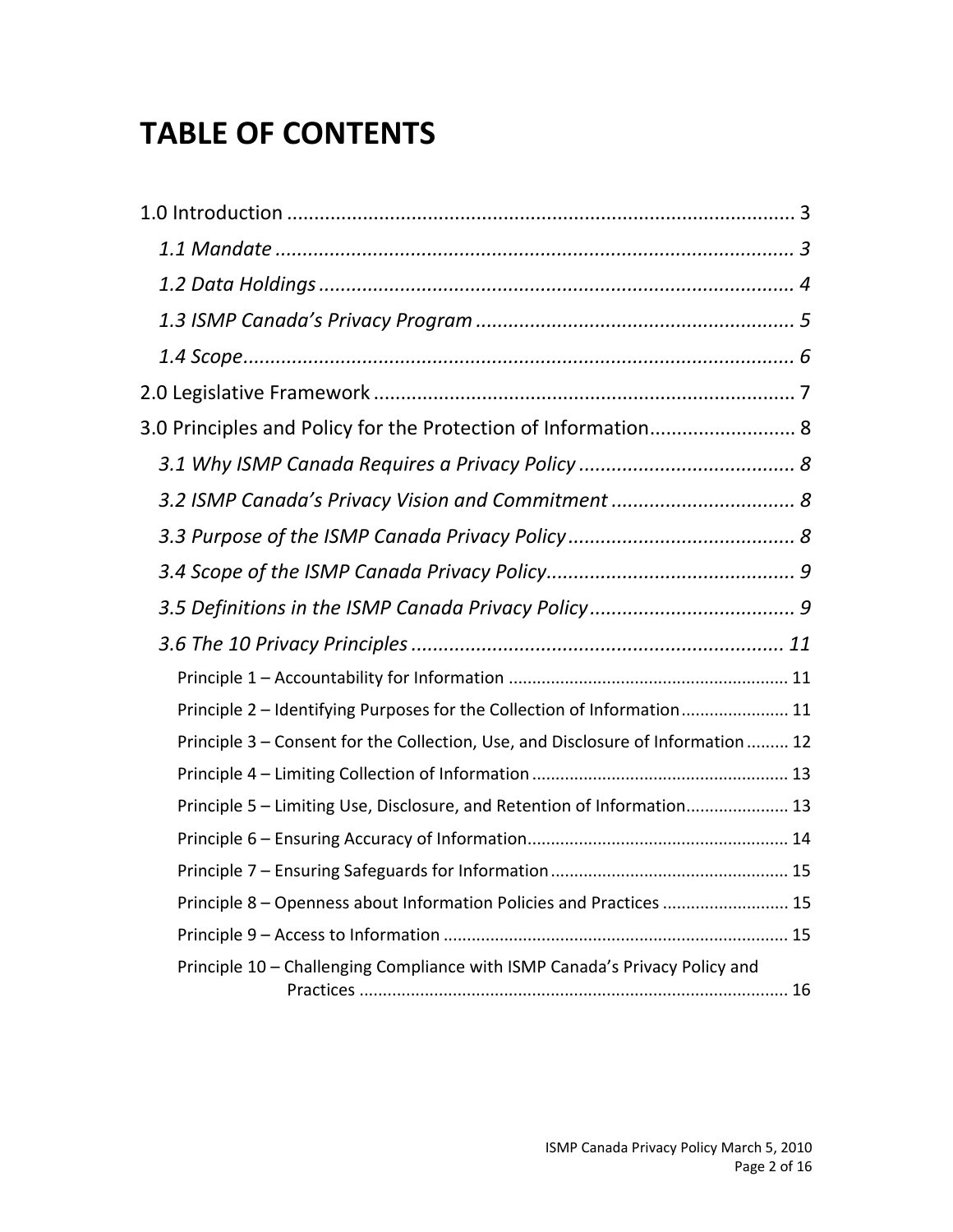## **1.0 Introduction**

The document is organized as follows:

- Section 1 describes ISMP Canada's Mandate, Data Holdings, and Privacy Program;
- Section 2 explains the legislative framework within which ISMP Canada operates;
- Section 3 outlines ISMP Canada's Privacy Policy with accompanying privacy principles for the protection of information to which the Institute is entrusted.

#### *1.1 Mandate*

The Institute for Safe Medication Practices Canada (ISMP Canada) is an independent national not‐for‐profit agency committed to the advancement of medication safety in all healthcare settings. ISMP Canada works collaboratively with the healthcare community, regulatory agencies and policy makers, provincial, national and international patient safety organizations, the pharmaceutical industry and the public to promote safe medication practices.

ISMP Canada's mandate includes review and analysis of medication incident and near‐ miss reports, identifying contributing factors and causes and making recommendations for the prevention of harmful medication incidents. Information on safe medication practices for knowledge translation is published and disseminated.

Under its mandate, the goals of ISMP Canada are:

- To review and analyze medication incident and near‐miss reports according to a hazard identification model, identify contributing factors and causes and make recommendations for the prevention of harmful medication incidents.
- To promote safe medication use and system strategies for reduction of adverse drug events.
- To publish and disseminate information on safe medication practices for knowledge translation.
- To develop and provide tools and educational programs for building capacity to enhance patient safety.
- To provide expertise and consultation on medication systems in health service organizations and other health care settings.
- To develop quality improvement programs for use by the healthcare community.
- To work with regulatory agencies, policy makers and manufacturers to promote enhancements to pharmaceutical product packaging and labelling.
- To facilitate patient safety research.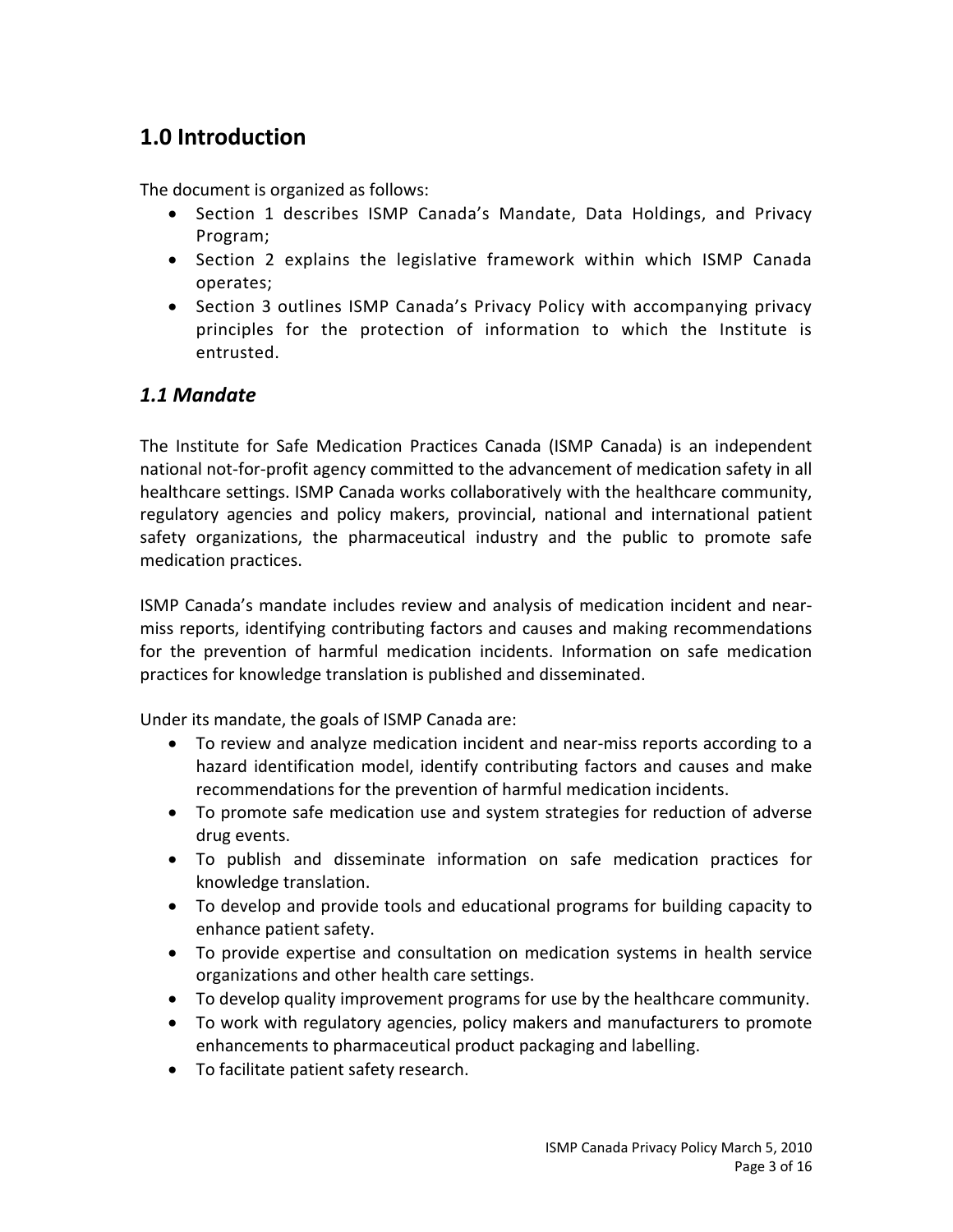- To establish and maintain strong partnerships with the Institute for Safe Medication Practices (ISMP) in the US, and other key national and provincial organizations with an interest in patient safety.
- To achieve the outcomes envisioned by the Canadian Medication Incident Prevention and Reporting System (CMIRPS), a collaborative initiative of ISMP Canada, the Canadian Institute for Health Information (CIHI) and Health Canada (known as the collaborating parties for CMIRPS), in conjunction with the Canadian Patient Safety Institute (CPSI).

#### *1.2 Data Holdings*

ISMP Canada receives information on preventable adverse drug events from healthcare institutions and individual healthcare practitioners via telephone, email, fax and a web‐ based reporting function. ISMP Canada also receives information about medication incidents from consumers through an online reporting program available at www.safemedicationuse.ca or via telephone submissions. In addition, hospitals may report information on preventable adverse drug events through ISMP Canada's "Analyze‐ERR", an electronic reporting tool designed by ISMP Canada to track and analyze medication errors in healthcare institutions. Detailed information on the purposes, data elements, data sources and data flows for Analyze‐ERR are contained in a privacy impact assessment on Analyze‐ERR completed in July 2004.

ISMP Canada uses information from its data holdings to help healthcare practitioners and institutions, consumers and caregivers, the pharmaceutical industry, as well as government and regulatory agencies to prevent future medication incidents. For example, ISMP Canada's data holdings are used to:

- Develop monthly medication safety alerts that describe, for example, problems with titrating drug doses or the link between first-dose delays of anticoagulants and antibiotics and patient morbidity or mortality.
- Develop monthly articles on safe medication practices for hospitals, including information on the patient's role in safe medication use.
- Understand the cost of preventable adverse drug events and make comparisons among reporting institutions to develop best practices to prevent similar medication errors.

Reliable, accurate and timely data are critical to support the above activities and to develop appropriate strategies that are designed to reduce the risk of future medication incidents. ISMP Canada works in partnership with its reporting institutions and healthcare practitioners to identify health information needs and to ensure that ISMP Canada's information protection practices comply with relevant privacy legislation. ISMP Canada also works directly with healthcare administrators and practitioners at reporting institutions to facilitate secure, responsible access to data.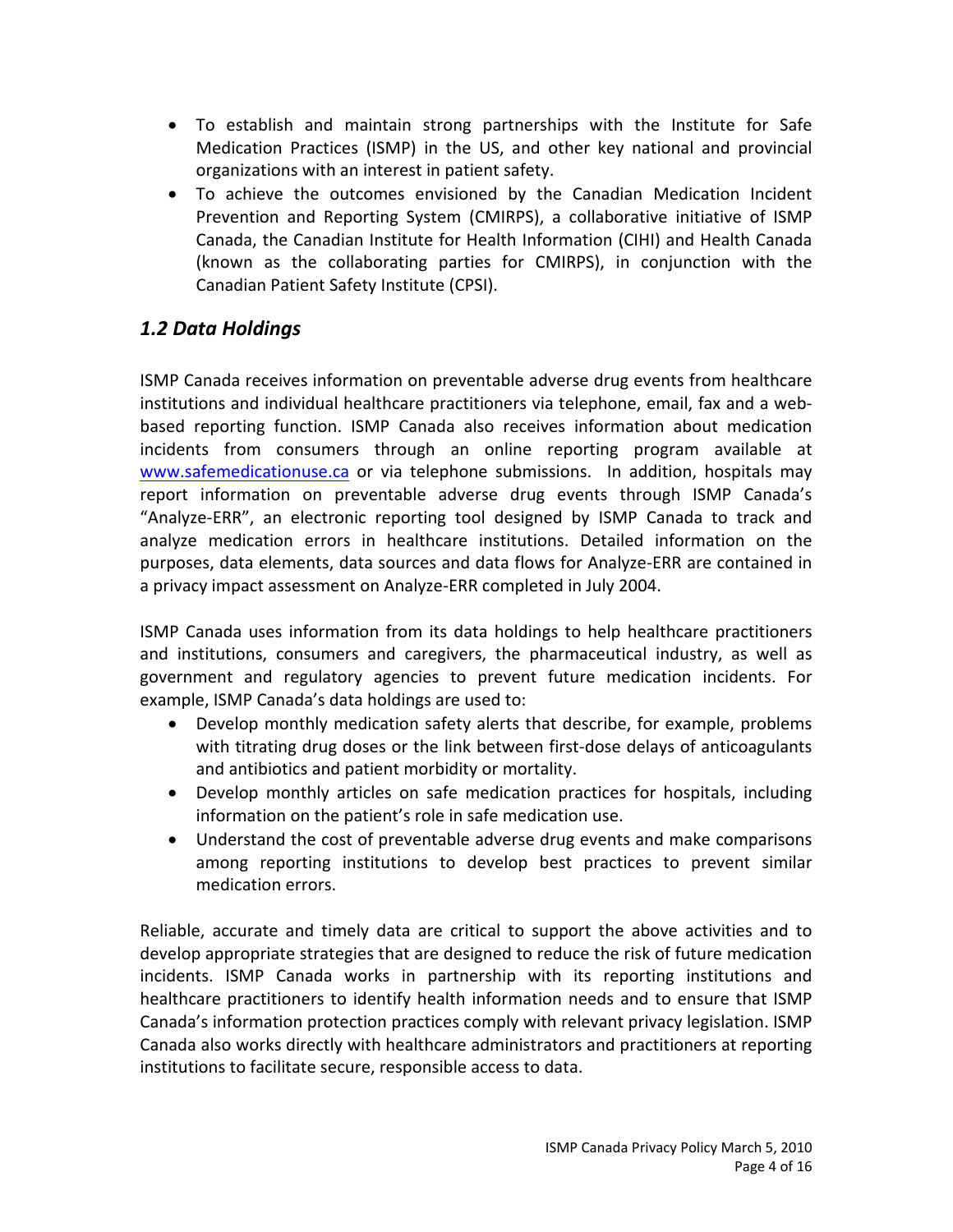### *1.3 ISMP Canada's Privacy Program*

Respecting personal privacy, safeguarding confidential information, and ensuring security appropriate to the sensitivity of the data for which it is responsible are critical for carrying out ISMP Canada's mandate successfully.

The ISMP Canada privacy program includes:

- A privacy secretariat, headed by the Chief Privacy Officer, who reports directly to the President and Chief Executive Officer; and
- An external privacy consulting team, which includes a former Chief Privacy Officer at one of ISMP Canada's reporting institutions, a former member of the Privacy Secretariat with the Canadian Institute for Health Information (CIHI), leading privacy and security specialists in healthcare, and representatives from ISMP Canada's stakeholder organizations, such as risk management professionals, healthcare administrators, and hospital Privacy Officers. Key activities of the ISMP Canada privacy program include:
- *Policy development, analysis and application*:
	- Development and implementation of ISMP Canada's Privacy Policy and related practices and procedures;
	- Conducting a privacy impact assessment of ISMP Canada's data holdings contained in Analyze‐ERR (June 2004) and the Consumer Reporting and Learning Program (2010);
	- Monitoring relevant privacy and data protection legislation;
	- Reviewing and resolving privacy and security issues.
- *Fostering a culture of privacy at ISMP Canada by*:
	- Supporting development activities to ensure that privacy and data protection issues are addressed;
	- Working with Information Technology staff and other areas of the organization to ensure adequate data protection tools and safeguards for data holdings;
	- Conducting staff training on privacy and communicating with staff on privacy and data protection policies and procedures;
	- Ensuring staff sign a confidentiality agreement that indicates that breaches of the ISMP Canada Privacy Policy may lead to disciplinary actions.
- *Communications/Outreach*:
	- Developing user‐friendly and accessible information about ISMP Canada's privacy program for the general public;
	- Addressing organizations, upon request, to explain privacy and data protection at ISMP Canada;
	- Liaising with privacy officials in the Ministries of Health and Privacy Commissioners' Offices, where appropriate;
	- Responding to privacy questions or complaints about ISMP Canada's privacy practices.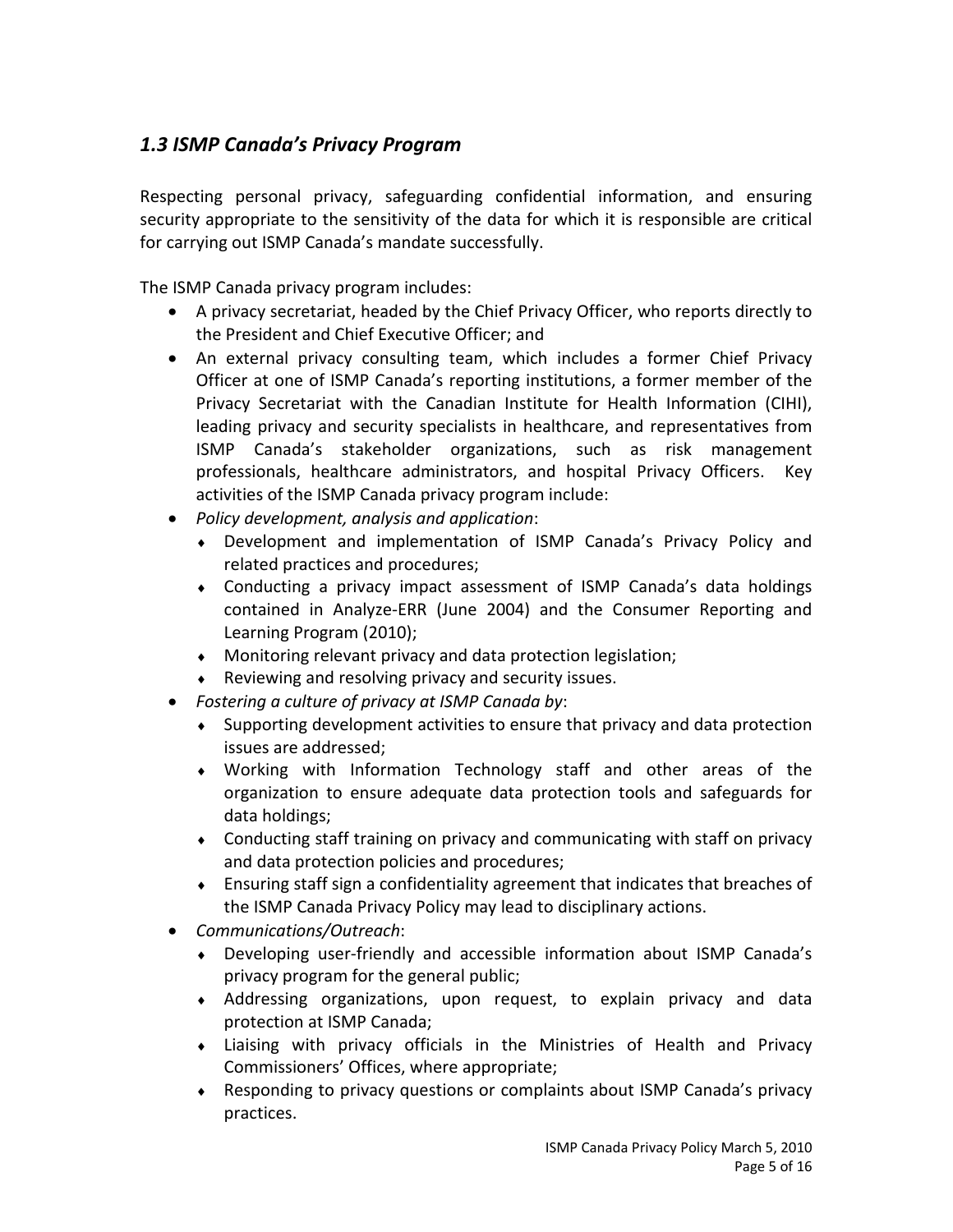#### *1.4 Scope*

The principles and policy in this document are specific to ISMP Canada's handling of **medication incident information** ("incident information"), i.e., non‐identifying, record‐ level information about a single medication incident. The medication incident information required by ISMP Canada in accordance with its mandate does not include information that identifies any patient who was the subject of a medication incident ("**identifying information**"), individual reporter, or reporting institution. Reporters and reporting institutions may consent to voluntarily identify themselves by providing **contact information** in order for ISMP Canada to verify and validate information about a medication incident. However, because of the format and characteristics of medication incident information, contact information of the reporter does not facilitate identification of the patient who was the subject of the incident. Limits on collection of identifying information are described at Principle 4 of this policy.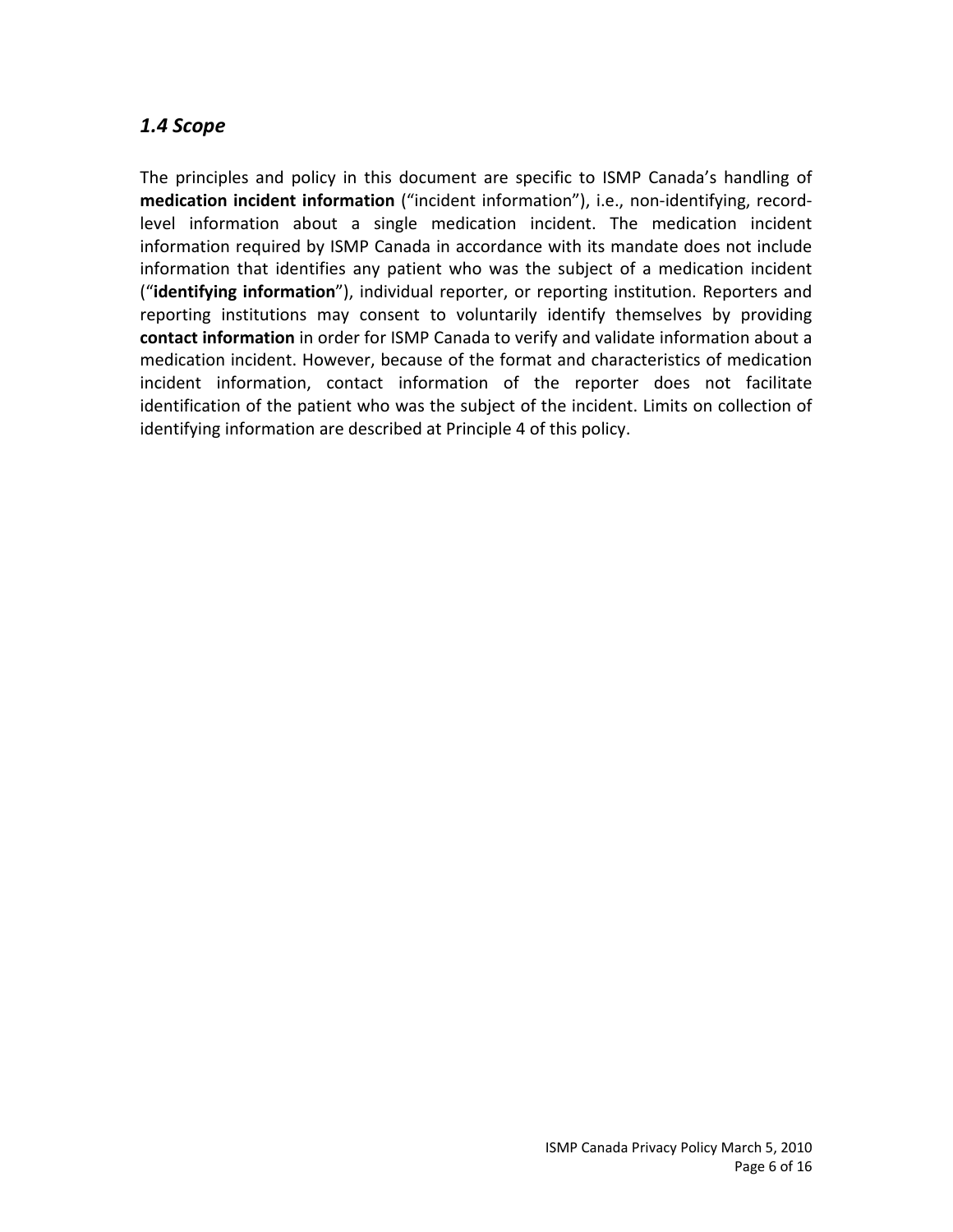## **2.0 Legislative Framework**

A complex framework of legislation at the federal/provincial/territorial levels governs the broad range of activity that takes place in the various Canadian hospitals that report data to ISMP Canada. Within this framework, it is important to note that there are currently no legislative provisions that actually *require* hospitals or individual healthcare practitioners to report data to ISMP Canada on medication errors, or that specifically govern how ISMP Canada should analyze the data it receives.

This places ISMP Canada in a unique situation from other major Canadian healthcare organizations, in which rules for the reporting of data may be specifically outlined in various statutes. Nevertheless, the Institute has created this privacy policy for the collection of data on preventable adverse drug events in partnership with Canadian hospitals and healthcare practitioners, as well as security practices for the handling of data for which it is responsible.

ISMP Canada encourages *voluntary* reporting of medication errors (e.g., any information ISMP Canada has on medication errors it receives from institutions and individuals which choose voluntarily to disclose this information). From a privacy perspective, ISMP Canada also retains only *non‐identifiable* information – i.e., information that does not identify individuals or institutions. This system of voluntary reporting, in which ISMP Canada retains only non‐identifiable information, provides the framework within which this privacy policy was developed.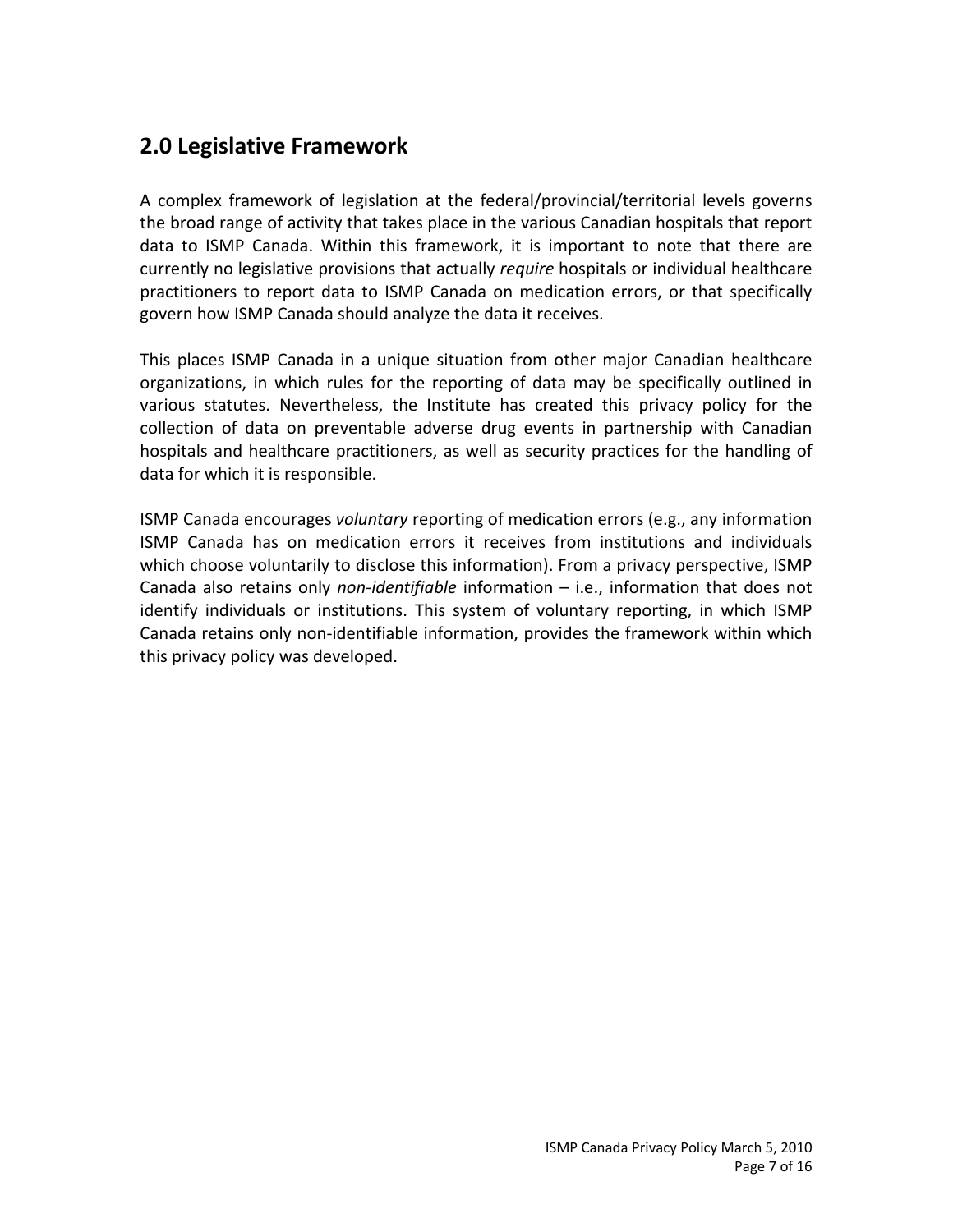## **3.0 Principles and Policy for the Protection of Information**

#### *3.1 Why ISMP Canada Requires a Privacy Policy*

While ISMP Canada does not retain any identifiable information reported by institutions or individuals, the Institute still has data protection concerns, and, therefore, has developed a comprehensive privacy policy. For example, ISMP Canada may use contact information to follow‐up with reporting institutions, healthcare practitioners and consumers about specific preventable adverse drug events (e.g., to clarify data). In addition, there may be rare cases when it is possible to infer the identity of an individual patient, healthcare practitioner or specific healthcare institution through the unique circumstances of a particular preventable adverse drug event (e.g., a death resulting from a rarely-used drug in a geographic location where there are only one or two healthcare practitioners or hospitals that could have administered the drug). For this reason, ISMP Canada also requires appropriate security safeguards to protect the sensitive data for which it is responsible (e.g., proper storage of data, encryption). These are outlined in the "Safeguards" section of the privacy policy.

Finally, ISMP Canada requires a privacy policy to: ensure confidence in its data handling practices as an increasing number of Canadian hospitals use the Analyze‐ERR software; as the Institute develops future versions of the Analyze‐ERR software with tabs for the capture of identifiable information (for internal use in hospitals); and as ISMP Canada contributes to the development of a future national medication error reporting system.

#### *3.2 ISMP Canada's Privacy Vision and Commitment*

ISMP Canada is committed to protecting the privacy, confidentiality and security of all information with which it is entrusted in order to carry out its mandate. ISMP Canada's privacy policy incorporates the ten provisions of Part 1 of the *Personal Information Protection and Electronic Documents Act* and includes the ten principles of the Canadian Standards Association (CSA) Model Code for the Protection of Personal Information (CAN/CSA‐Q830‐96), which was published in March 1996 as a National Standard of Canada. The ten principles, which form the basis of ISMP Canada's privacy policy, are interrelated and ISMP Canada will adhere to the ten principles as a whole.

#### *3.3 Purpose of the ISMP Canada Privacy Policy*

The ISMP Canada Privacy Policy is a formal statement of principles concerning the minimum requirements for the protection of information provided voluntarily to ISMP Canada by healthcare institutions and individual healthcare practitioners. The objective of the ISMP Canada Privacy Policy is to promote responsible and transparent practices in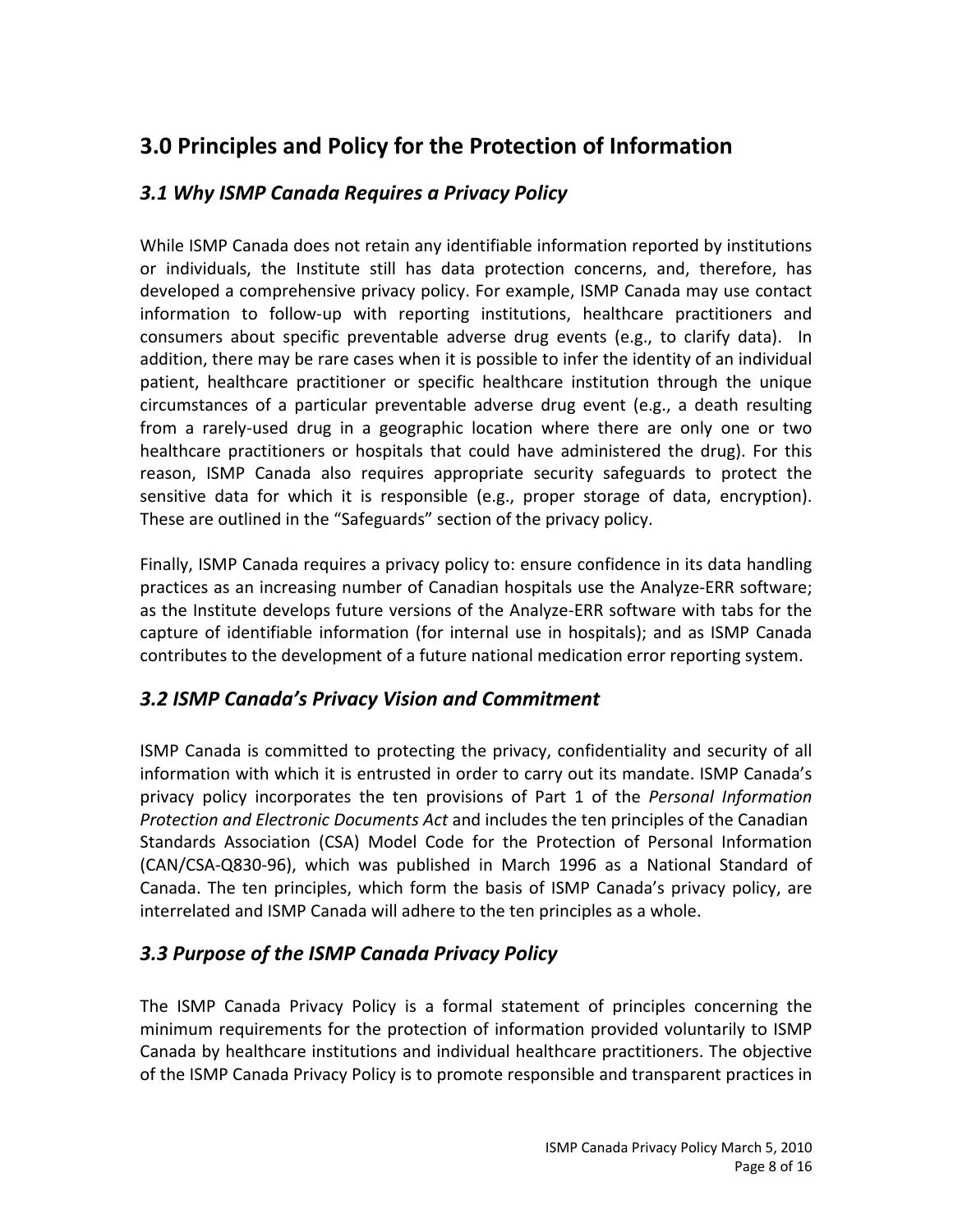the management of information for which ISMP Canada is responsible in accordance with the national privacy standard.

ISMP Canada will continue to review its privacy policy to ensure it is relevant and remains current with changing technologies and laws. More importantly, ISMP Canada wants to ensure it continues to meet the evolving needs of the healthcare system and the patients to whom care is provided. ISMP Canada recognizes that privacy is a key component of its relationship of trust with the institutions and individuals who voluntarily report data to ISMP Canada on preventable adverse drug events.

#### *3.4 Scope of the ISMP Canada Privacy Policy*

The ISMP Canada Privacy Policy applies to all information received by the Institute for the purpose of fulfilling its mandate. The policy applies to information received in any format (e.g., via Analyze‐ERR, telephone, email, fax, in‐person conversations, web‐based submissions), and applies to information stored in any medium (e.g., electronic, photographic, paper). This policy applies to all individuals associated with ISMP Canada, including staff, students, volunteers, board members, contractors, and third party suppliers.

### *3.5 Definitions in the ISMP Canada Privacy Policy*

*Accountable* – means having clearly defined and understood responsibilities in connection with the protection of information for which ISMP Canada is responsible. *Aggregate Information* **–** means information that has been rolled up or combined to summarize a population trend or statistic.

*Audit* – means the systematic review of a record showing who has accessed a computer system and what operations he or she has performed, including the creation, access, updating or deletion of information, during a given period of time.

*Authorization –* Permission of a reporter to collect, use or disclose incident information, or related data.

*Collection* **–** in relation to information, means to gather, acquire, receive or obtain the information by any means from any source. ISMP Canada *only* "collects" information through *voluntary* reporting of preventable adverse drug events by healthcare institutions and individual healthcare practitioners (also referred to as "receive").

*Confidentiality Agreement* – is a signed agreement entered into by ISMP Canada employees or associates of the Institute (e.g., contractors) which requires that individuals agree to collect, use or disclose information in a manner consistent with the ISMP Canada Privacy Policy.

*Consent* – means the voluntary acceptance or approval of an individual to the collection, use or disclosure of his or her identifiable information for specifically identified purposes.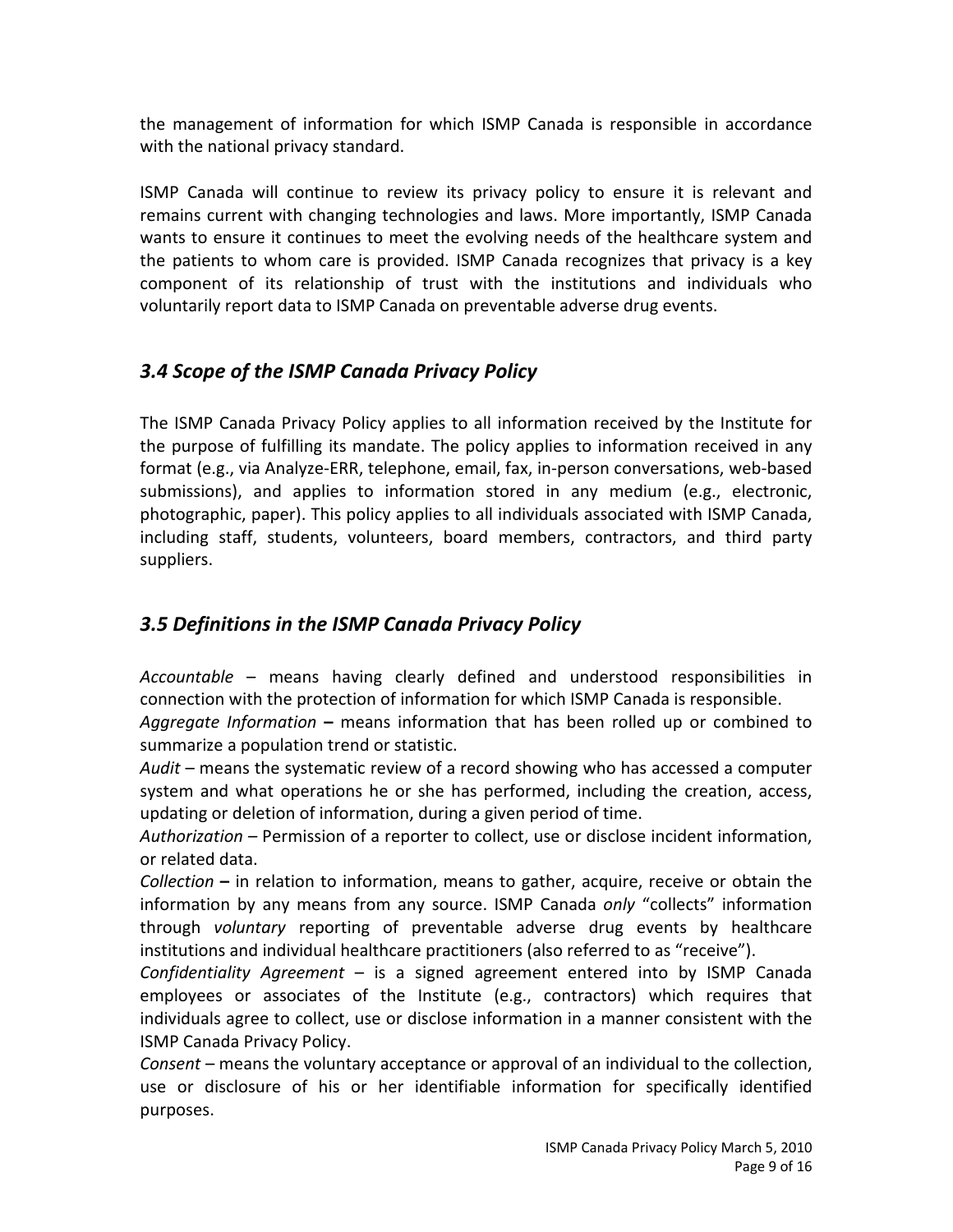*Disclose* ‐ in relation to information in the custody or under the control of ISMP Canada, means to make the information available or to release it to an individual or organization other than the institution or practitioner that originally reported the information, but does not include the "use" of information.

*Healthcare practitioner* **–** is any person who is registered and entitled by provincial or territorial law to practise or provide healthcare in that province or territory, including: doctors, pharmacists, optometrists, nurses, dentists, registered psychologists, and registered social workers.

*Individual* – in relation to information, means the individual or institution with respect to which the information was or is being collected or created.

*Institution* ‐ is any organization that provides healthcare services and *voluntarily* reports information to ISMP Canada for the purposes identified in this policy (also referred to as healthcare institution).

*Medication Error* – means any preventable event that may cause or lead to inappropriate medication use or patient harm from medication, while the medication is in the control of the healthcare practitioners, patient, or consumer. Such events may be related to professional practice, healthcare products, procedures, and systems including: prescribing; order communication; product labelling, packaging and nomenclature; compounding; dispensing; distribution; administration; education; monitoring; and use. $111}$ 

*Medication Incident* – an alternative term for medication error.

1

*Personal Information* – is information that identifies an individual, or that could enable identification of an individual. This is in contrast with the more general term *information*, which, for the purposes of the ISMP Canada Privacy Policy, refers to information in any form that is *not* identifying.

*Preventable Adverse Drug Event –* means medication errors leading to patient harm and includes, for the purpose of this policy, near miss medication errors and hazardous conditions likely to create a medication error.

*Purpose* – means a reason or intent for which information is collected, used, disclosed (see ISMP Canada's purposes for information in section 3.6.2 below).

*Report* – is the act of disclosing information pertaining to a preventable adverse drug event to ISMP Canada by an individual healthcare institution or practitioner; methods of reporting include: telephone, email, fax, a web-based reporting function and (in rare circumstances) in‐person conversations with ISMP Canada staff.

*Use* – in relation to information in the custody or under the control of ISMP Canada, means to handle or deal with the information within ISMP Canada including access, manipulation or linkage to other sources of data, but does not include disclosing the information.

 $1$  National Coordinating Council for Medication Error Reporting and Prevention definition; available at: http://www.nccmerp.org/aboutMedErrors.html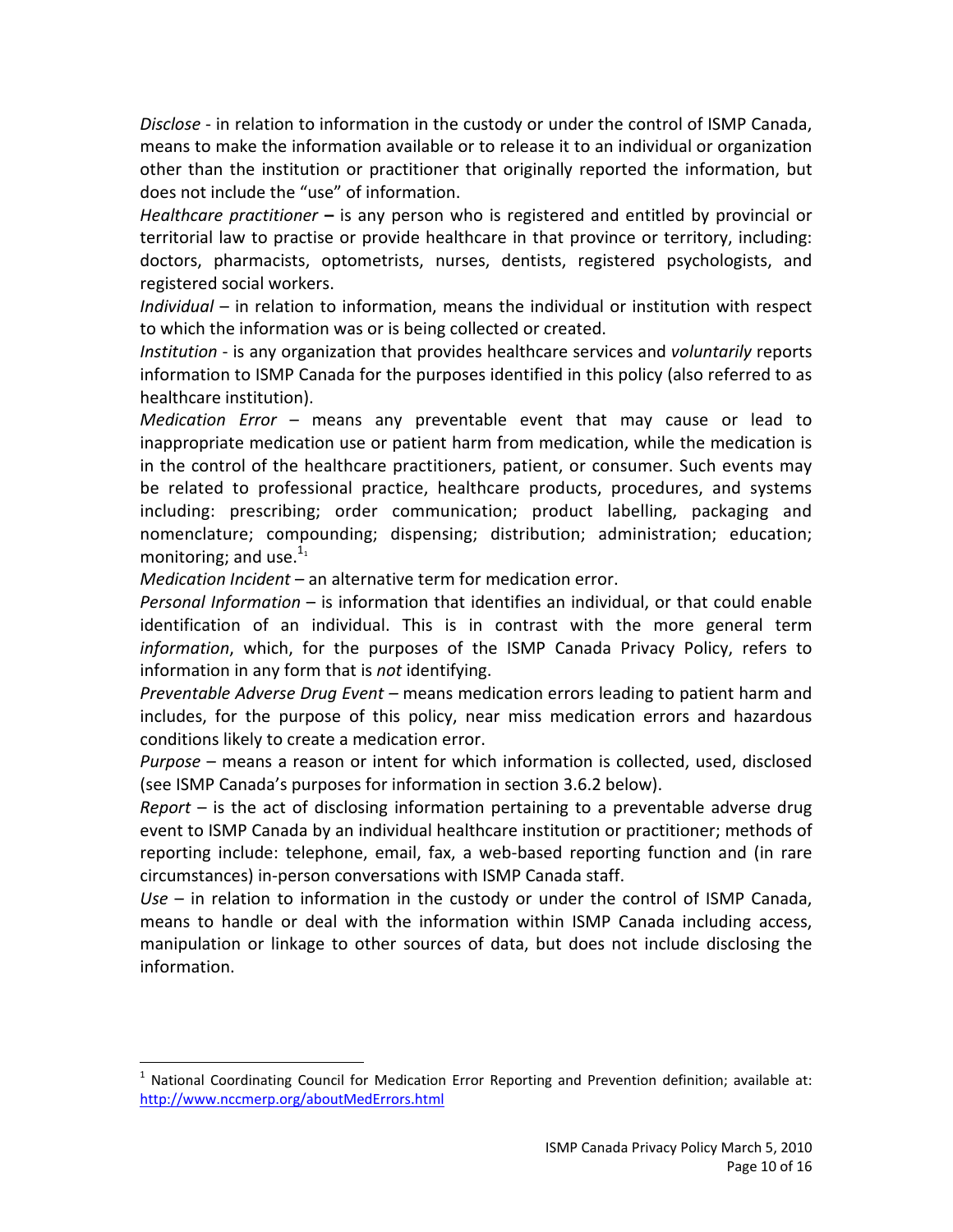#### *3.6 The 10 Privacy Principles*

#### **Principle 1 – Accountability for Information**

*Principle 1.1:* ISMP Canada is responsible for medication incident information with which it is entrusted. While unlikely, it is possible that reporters/reporting organizations might inadvertently disclose identifying information to ISMP Canada. Also, some incident reports might include information that is otherwise sensitive or confidential (for example, the name of the reporting hospital). Accordingly, ISMP Canada has developed privacy policies and procedures to ensure compliance with the 10 privacy best practices set out in the Canadian Standards Association Model Code (CSA Code) and Schedule 1 of the Protection Information Protection and Electronic Documents Act (PIPEDA). These same best practices underlie Canadian legislation that governs handling of personal health information.

*Principle* 1.2: Accountability for ISMP Canada's compliance with the principles set out in this document rests with the President and Chief Executive Officer (CEO), even though other individuals within ISMP Canada are responsible for the day‐to‐day processing of information. The Chief Privacy Officer of ISMP Canada is the delegate of the CEO with regard to privacy and security of information. The name of the Chief Privacy Officer and any other individuals designated by ISMP Canada to oversee compliance with the principles is made known upon request.

Employees or associates of ISMP Canada are required to sign a confidentiality agreement as an indication that they agree with the terms of this policy and accept responsibility for the protection of any information with which they may be entrusted in the course of performing job duties related to work for ISMP Canada.

*Principle 1.3:* ISMP Canada is responsible for information that has been transferred to a third party for processing. In such circumstances, ISMP Canada will use contractual or other means to ensure a comparable level of protection by the third party while the information is being processed.

*Principle 1.4:* ISMP Canada will implement corporate policies and practices to give effect to this policy, including:

- Establishing procedures to receive and respond to privacy complaints and inquiries.
- Training staff and communicating to staff information about ISMP Canada's policies and procedures.
- Developing public communications materials to explain the Institute's policies and procedures.

#### **Principle 2 – Identifying Purposes for the Collection of Information**

*Principle 2.1:* ISMP Canada will identify the purposes for which it receives information at or before the time reporters provide information to ISMP Canada.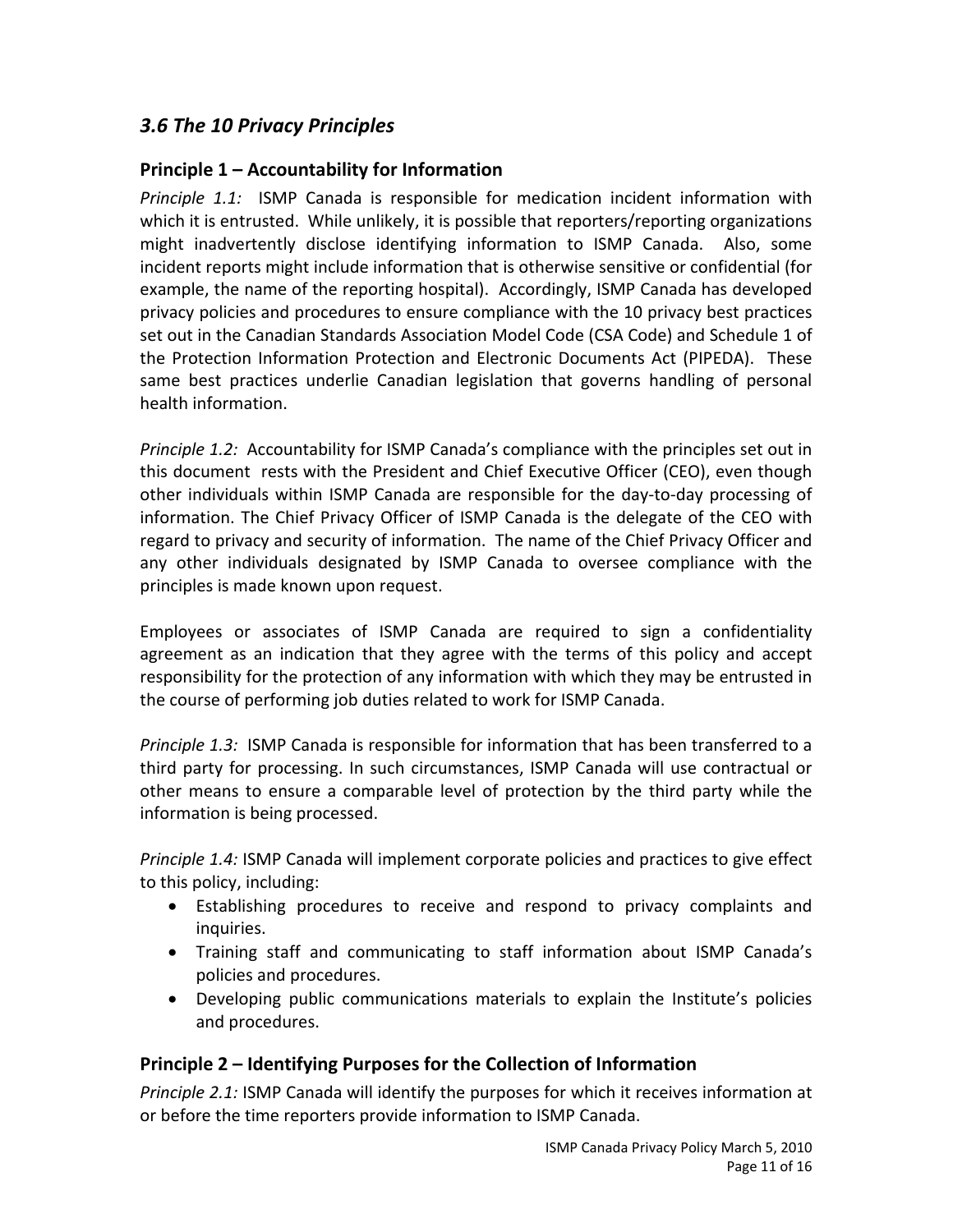This will be accomplished through the posting of this policy on the ISMP Canada web site, brochures for the public on ISMP Canada, and references to the ISMP Canada Privacy Policy in the licensing agreement for Analyze‐ERR.

*Principle 2.2:* ISMP Canada receives information for the following purposes:

- To review medication errors and to make recommendations to reduce the probability that such errors will happen again.
- To publish and disseminate information to the healthcare community and practitioners through efficient electronic means in order to promote safe medication use and strategies for reduction of error‐induced injury in Canada.
- To conduct, encourage, and participate in research and analyses on safe medication use and strategies for reduction of error‐induced injury in Canada.
- To participate in cooperative programs with professional organizations in Canada in providing education about preventable adverse drug events and their prevention.
- To act as consultants, upon request, to institutions and other healthcare settings on safe medication use.
- To develop educational and quality improvement assessment tools for healthcare practitioners and institutions.
- To establish and maintain a strong partnership with the Institute for Safe Medication Practices (ISMP) in the United States, and other international, national and provincial patient safety initiatives, where appropriate.
- To provide educational programs for university and health professional constituents.
- To comply with legal and regulatory requirements.
- Where appropriate, to support research by sharing non-identifying information and/or aggregate data to researchers for the purposes of conducting research on medication incidents.

#### **Principle 3 – Consent for the Collection, Use, and Disclosure of Information**

#### *Consent and Individual Patients*

*Principle 3.1(a):* The purposes for which ISMP Canada collects medication incident information from reporters, as set out in Principle 2, do not require identifying information. Accordingly, ISMP Canada does not need to collect, nor does it use, retain, or disclose identifying information.

*Principle 3.1(b):* ISMP Canada recognizes that individuals or institutions reporting medication incident information must determine what actions are necessary to comply with any disclosure requirements in their jurisdictions.

#### *Authorization of Reporters*

*Principle 3.2(a):* All reporters provide medication incident information to ISMP Canada on a voluntary basis only.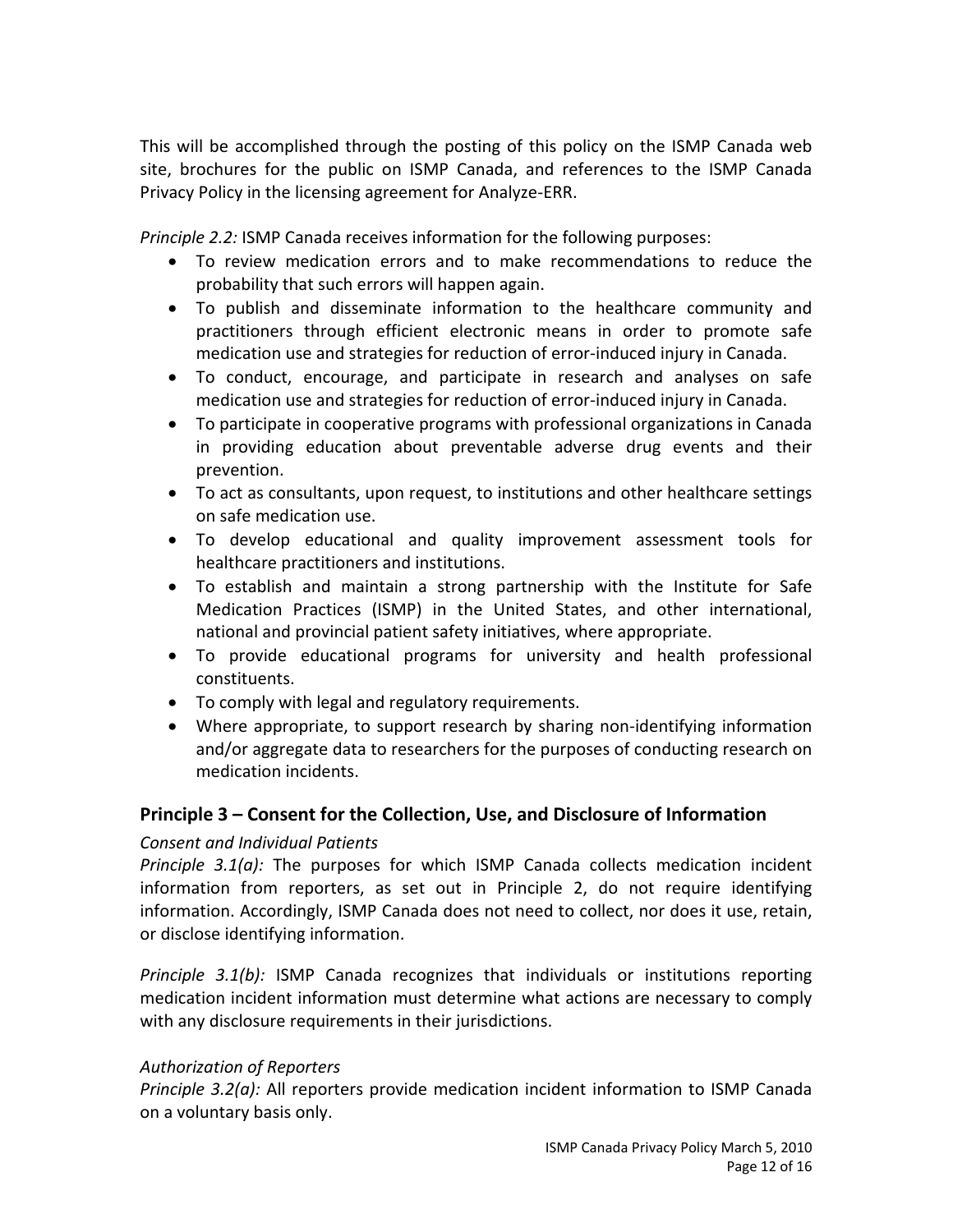#### *Principle 3.2(b):*

In cases where ISMP Canada believes that there is a risk of identifying an individual or institution in one of its safety bulletins or other publications, ISMP Canada will notify the reporting individual or institution of such a risk and will not publish any potentially identifiable information without the permission of the reporting individual or institution. ISMP Canada generally sends its safety bulletins and other publications on a specific medication incident to the reporting healthcare practitioner or health institution for review prior to publication. ISMP Canada respects the wishes of the reporters as to the level of detail to be included in ISMP Canada publications.

*Principle 3.2(c):* When information received by ISMP Canada is to be used for a purpose not previously identified, the new purpose will be identified prior to use. Unless law requires the new purpose, the authorization of the reporting individual or the institution will be obtained before information can be used for that purpose.

*Principle 3.2(d):* ISMP Canada will not, as a condition of the supply of a product or service, require a reporting individual or institution to consent to the collection, use, or disclosure of information beyond that required to fulfill the explicitly specified and legitimate purposes.

#### **Principle 4 – Limiting Collection of Information**

*Principle 4.1*: ISMP Canada takes steps to limit the collection of identifying information during the submission of incident data by requesting that reporters submitting incident information report only the information that is necessary for the purposes identified by ISMP Canada (i.e., no identifying information)

*Principle 4.2:* In cases where reporting individuals or institutions provide contact information, ISMP Canada will use that information only for the purpose of follow up.

*Principle 4.3:* Information will not be collected for purposes other than those for which it was received, except with the consent of the reporter, or as required by law. When information is to be used for new purposes, this policy will be updated to reflect these changes.

#### **Principle 5 – Limiting Use, Disclosure, and Retention of Information**

#### *Limiting Use*

*Principle 5.1:* ISMP Canada will only use information for purposes consistent with its mandate; see Principle 2 - "Identifying Purposes for the Collection of Information". Information will not be used or disclosed for purposes other than those for which it was received, except with the authorization of the reporting individual or institution or as required by law. When information is to be used for new purposes, this policy will be updated to reflect these changes.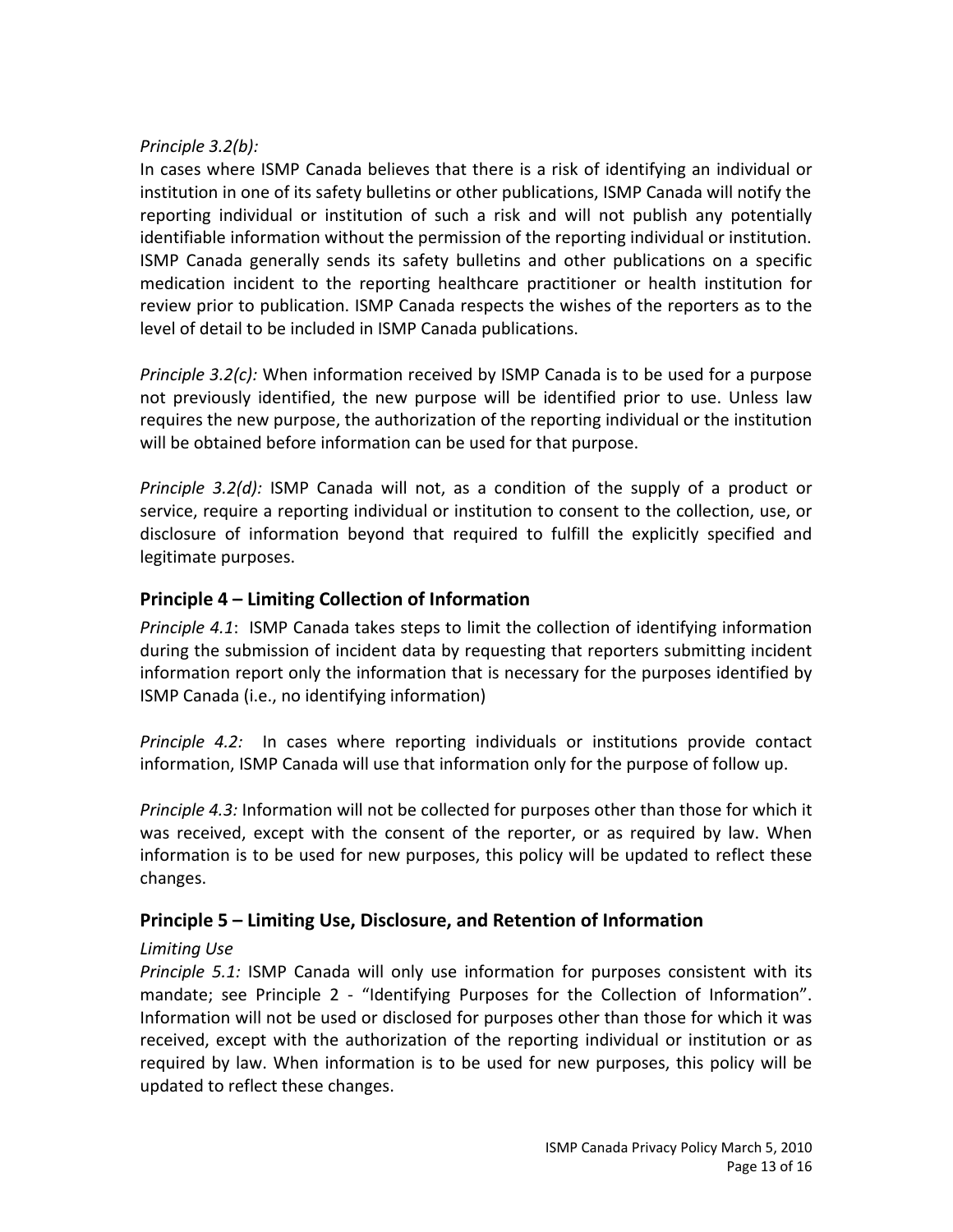#### *Limiting Use, Retention and Disclosure*

*Principle 5.2:* ISMP Canada only uses, retains, discloses or publishes aggregated information in a manner designed to ensure that individuals and institutions cannot be identified, which requires a minimum of three observations per data cell or element. In cases where there are less than three observations per data cell or element, ISMP Canada will obtain authorization from the reporting individual or institution before publishing the aggregated information.

#### *Limiting Use*

*Principle 5.3:* Access to information at ISMP Canada will be limited to only those authorized to hold, view or handle such information for their current job duties. Access is to be determined by the individual's direct supervisor at ISMP Canada and is subject to approval by the Chief Privacy Officer. Information is to be maintained in the strictest of confidence and is not to be shared with unauthorized persons.

#### *Limiting Retention*

*Principle 5.4:* ISMP Canada will not retain contact information after it has used such information for data clarification purposes, or follow‐up investigation purposes at the request of the reporting individual or institution.

*Principle 5.5:* ISMP Canada will develop guidelines and implement procedures with respect to the retention of information. These guidelines will include maximum retention periods. Information that is no longer required to fulfill the identified purposes will be shredded, erased, incinerated or made anonymous.

#### *Limiting Disclosure:*

*Principle 5.6:* ISMP Canada will not disclose any information that may foreseeably lead to the identification of any individual or institution.

#### **Principle 6 – Ensuring Accuracy of Information**

*Principle 6.1:* ISMP Canada depends on the individuals and institutions to report information that is as accurate, complete, and up‐to‐date as possible. In cases where ISMP Canada has questions about the accuracy of the information it receives, it will contact reporters for follow‐up if the reporter has provided ISMP Canada with contact information.

*Principle 6.2:* In cases where ISMP Canada is not able to clarify information that it believes may be inaccurate or about which it has unanswered questions, ISMP Canada will not use that information to analyze a preventable adverse drug event (e.g., conduct root cause analysis) or include that information in any safety bulletins, reports or other publications.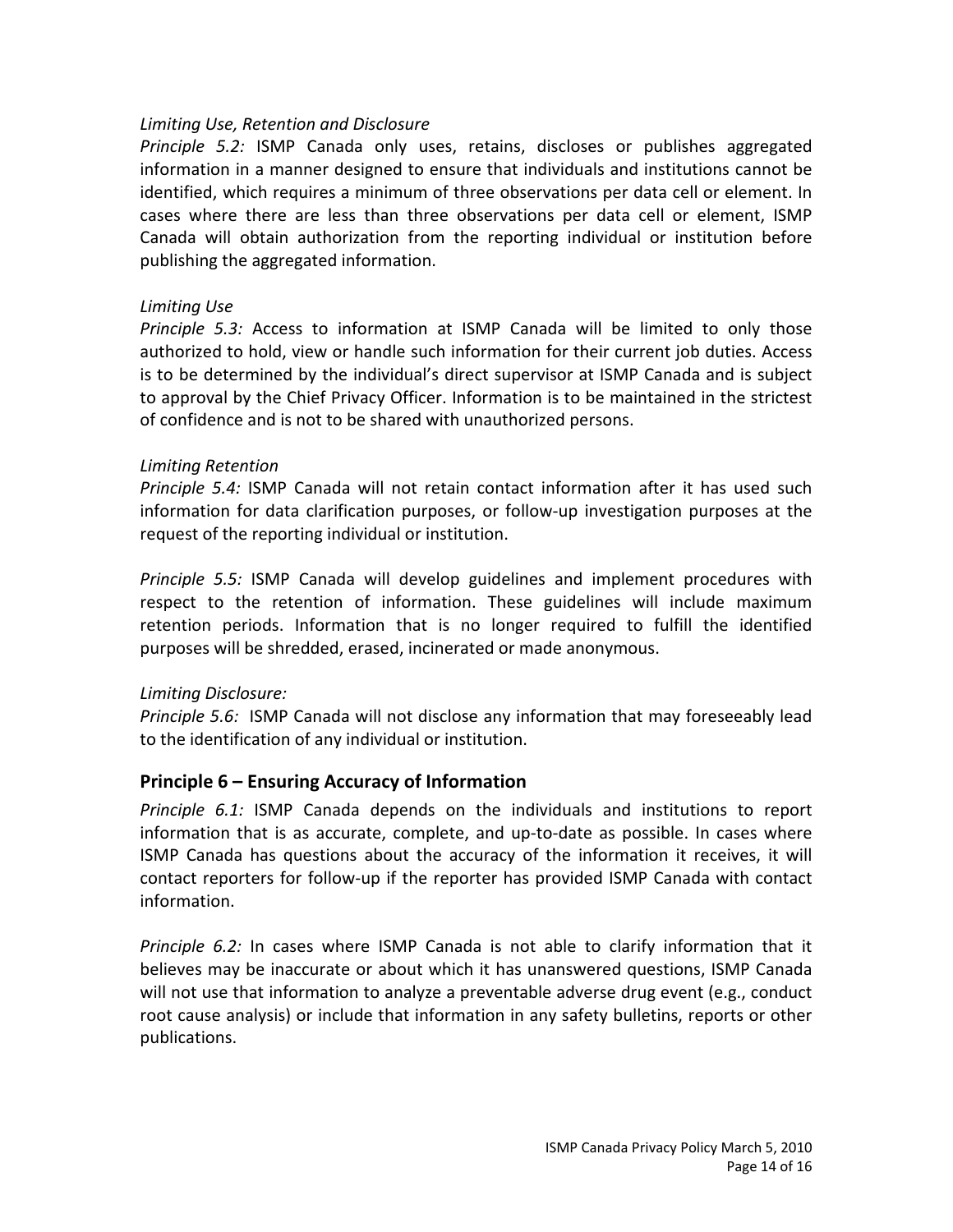#### **Principle 7 – Ensuring Safeguards for Information**

*Principle 7.1:* ISMP Canada will safeguard all incident information provided by reporters. A current, high standard of security will be implemented to protect information against loss or theft, as well as unauthorized access, disclosure, copying, use, or modification. ISMP Canada will protect information regardless of the format in which it is held.

The nature of the safeguards will vary depending on the sensitivity of the information that has been collected, the amount, distribution, and format of the information, and the method of storage. A higher level of protection will safeguard more sensitive information, such as financial and human resources records, which contain personal identifiers.

*Principle 7.2:* The methods of protection will include:

- *7.2.1. Physical measures*, for example, locked filing cabinets, and restricted access to offices and other areas where ISMP Canada's data holdings are stored;
- 7.2.2. *Administrative measures*, for example, the ISMP Canada Privacy Policy, based on Schedule 1 of the *Personal Information Protection and Electronic Documents Act*, staff training on privacy, signing of confidentiality agreements, and limiting access to information on a "need‐to‐know" basis; and
- 7.2.3. *Technical measures*, for example, the use of passwords, encryption, firewalls, audits, and other technical security safeguards to minimize the risk of unauthorized individuals accessing ISMP Canada's data holdings.

#### **Principle 8 – Openness about Information Policies and Practices**

*Principle 8.1:* Upon request, ISMP Canada will make readily available to individuals and institutions specific information about its policies and practices relating to the management of information under its custody or control.

Individuals and institutions will be able to acquire information about ISMP Canada's policies and practices without unreasonable effort. This information will be made available in a form that is generally understandable.

ISMP Canada may make information on its policies and practices available in a variety of ways. For example, the Institute will make notices or brochures available in its place of business, and may mail information to its reporting individuals or institutions, as well as provide on‐line access to information about its policies and practices with respect to the management of information.

#### **Principle 9 – Access to Information**

*Principle 9.1:* ISMP Canada does not retain identifying information on preventable adverse drug events. As such, individuals requesting information about a specific medication error should contact the healthcare institution or practitioner involved in the medication error. Since ISMP Canada does not retain the names of individual